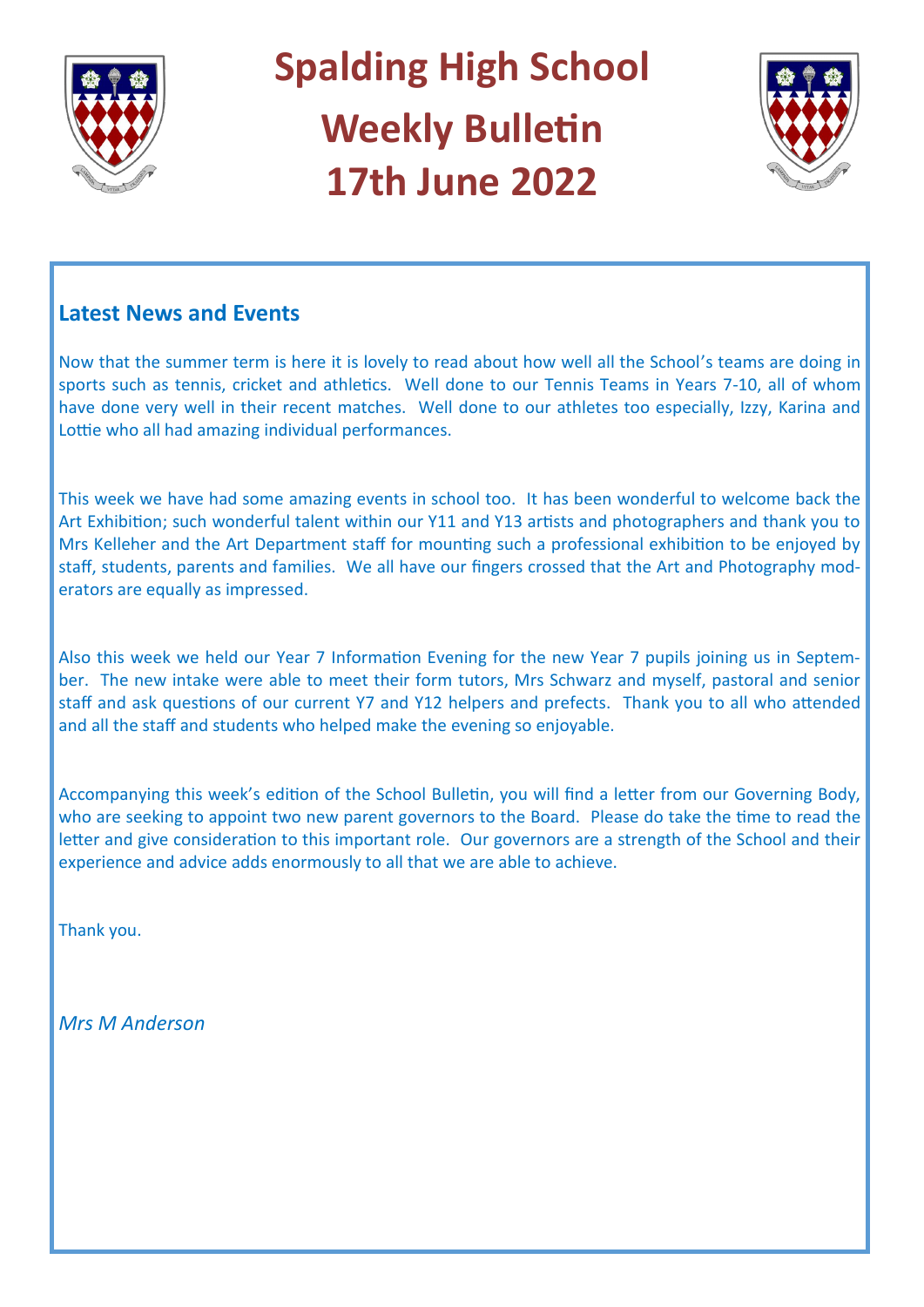## **Art and Photography Exhibition 2022**

Thank you all for the amazing turnout to our first exhibition for three years! It was so great to welcome over 160 students and family/visitors to the School to see the fantastic work produced. Thank you for your engagement with the work; it was great to celebrate and discuss the achievements of our students with you all. We would also like to thank the Year 13 students who were present on the evening and helped with the arrangements and the Art prefects who made the evening run so effectively. Unfortunately, we are unable to publish photos of live work at this time as it contravenes AQA policy. We will be doing so in the future.

*Art and Photography Department*

#### **Monitors for sale**

As a result of some of the technology upgrades around the School this academic year, 24 monitors are available for sale to students rather than disposal to a 3<sup>rd</sup> party company. We have a mixture of HP monitors with the following range of specifications:

24 x HP Monitors – 5 x 15" and 19 x 17" screen size. All are Flat Panel TFT screens with a 4:3 (Square) ratio. They are VGA connections and come with the appropriate power lead. Even though the monitors do not come with a warranty, they are all in good working order.

If you would like to purchase one of these monitors, they are being sold for £15 each. Students will need to bring cash or cheque (payable to Spalding High School) to the Finance Office, and bring a receipt to Mr Fovargue in T6 to collect their monitor. *Any money raised from the sale of this equipment will go to the school council funds and so students will be able to influence how these are spent.*

*Mr Fovargue*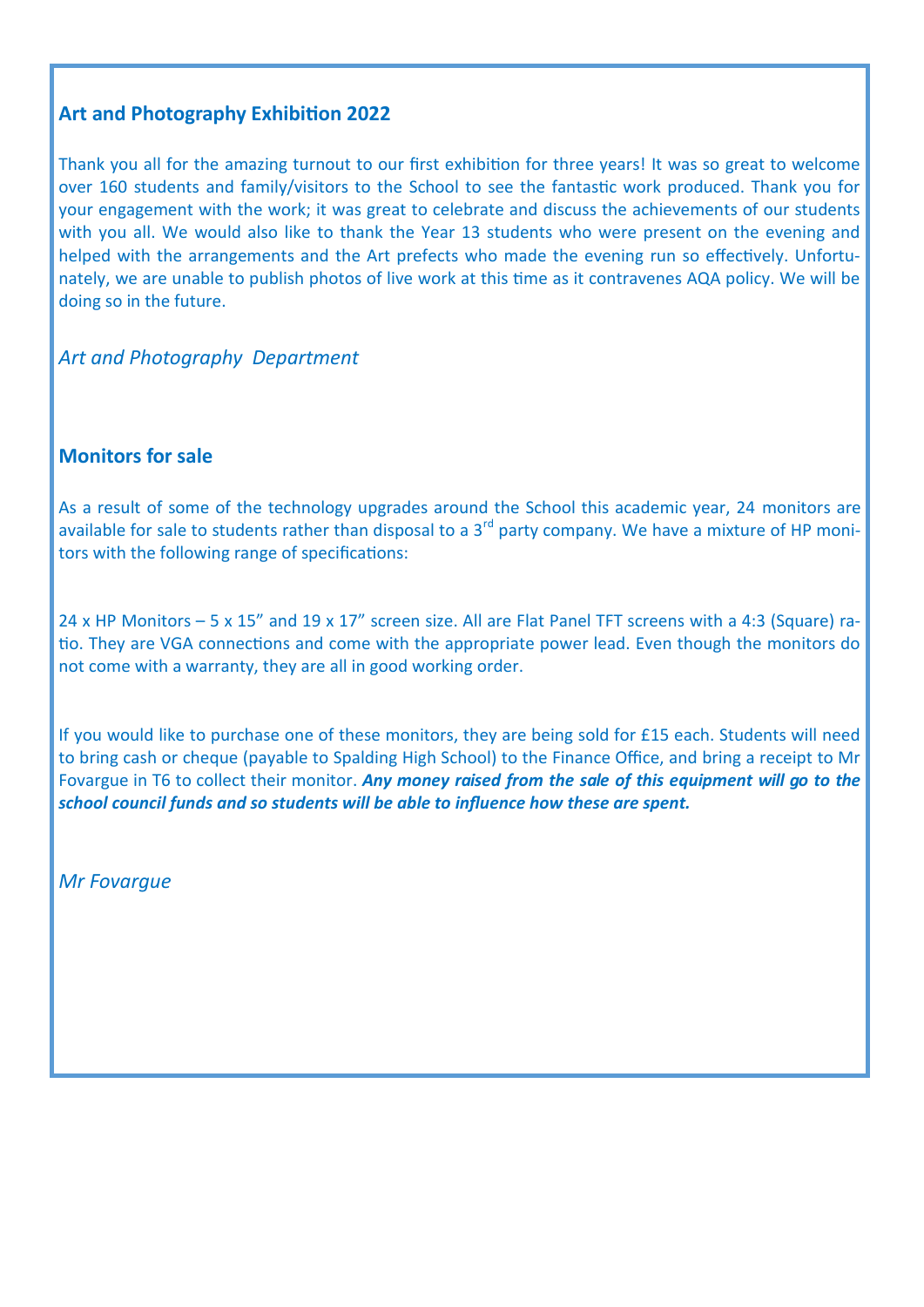## **Tennis**

At the end of last term, the SHS Tennis team played their league matches. The tournament layout is that each player will play a singles match against their equally ranked opponent, and then a doubles match with a partner (1 full set, or 6 rubbers).

The Year 7 and 8 team have played against Bourne Grammar, Priory Ruskin and Queen Elizabeth Grammar School (QEGS), and I am thrilled to



announce that they won all of their matches! The Year 9 and 10 team have played against Bourne Grammar and QEGS, beating Bourne Grammar and drawing with QEGS.

Throughout all of the games, I have seen some exceptional performances from the students, all of whom displayed brilliant sportsmanship and good humour when playing against their opponents. I am looking forward to the next stage with them all to see how far they can go!

#### *The PE department*

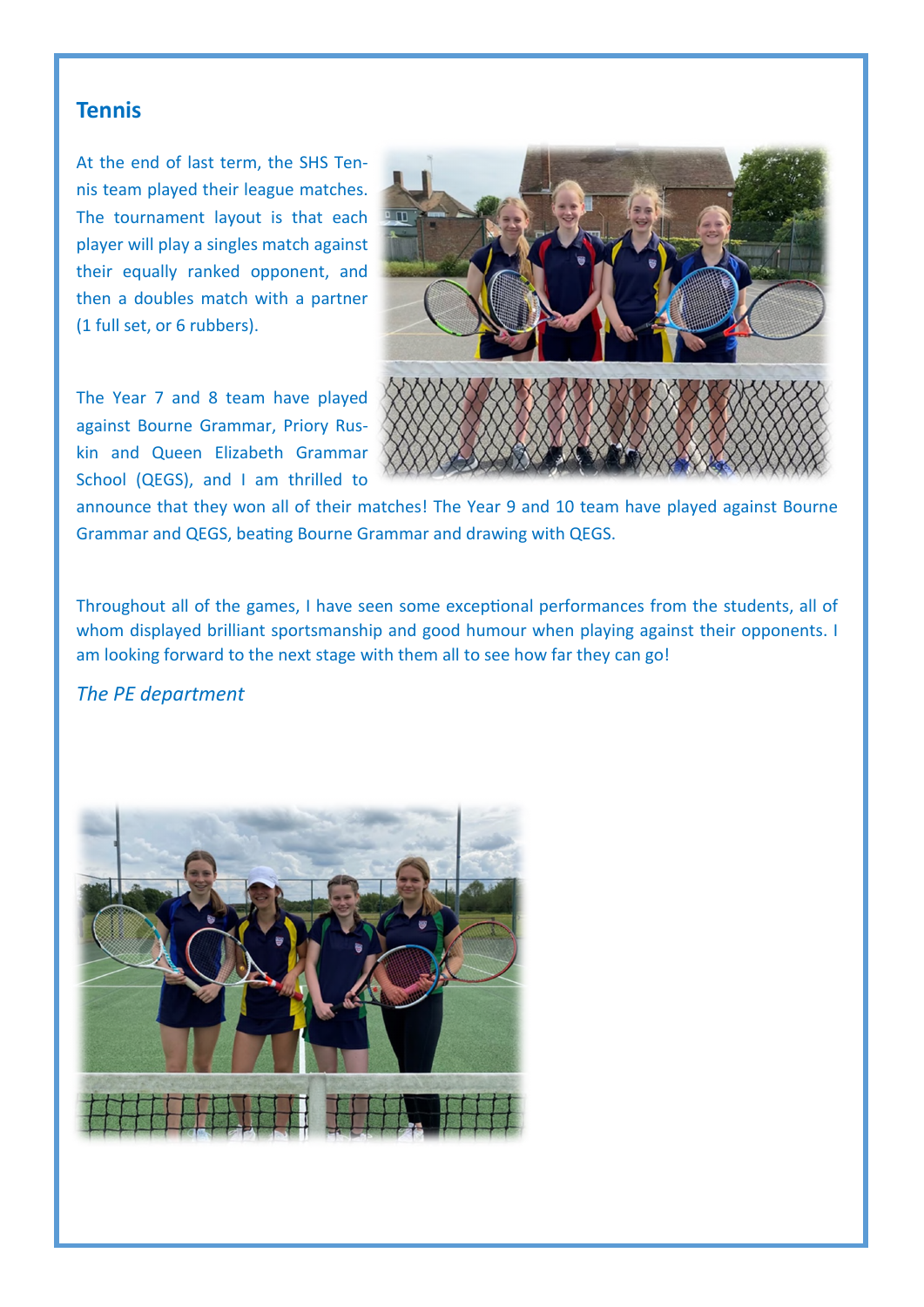## **Athletics**

On Thursday 9<sup>th</sup> June sixteen students represented South Lincolnshire at the County Athletics Championships. A massive well done to all students who competed. Three students finished  $2^{nd}$  in their events and will represent Lincolnshire Schools. This is a fantastic achievement for these athletes. The next athletics event will be Sports Day, I look forward to seeing most of the school compete!

Izzy Hurn ran a strong 800m in 2.38 minutes finishing in 2<sup>nd</sup> place.

Karina Zokate threw an impressive 6.73m in shot putt finishing 2<sup>nd</sup> place.

Lottie Hemmings competed in the 1500m finishing  $2<sup>nd</sup>$  with an amazing time of 5.16 minutes.

## *The PE department*





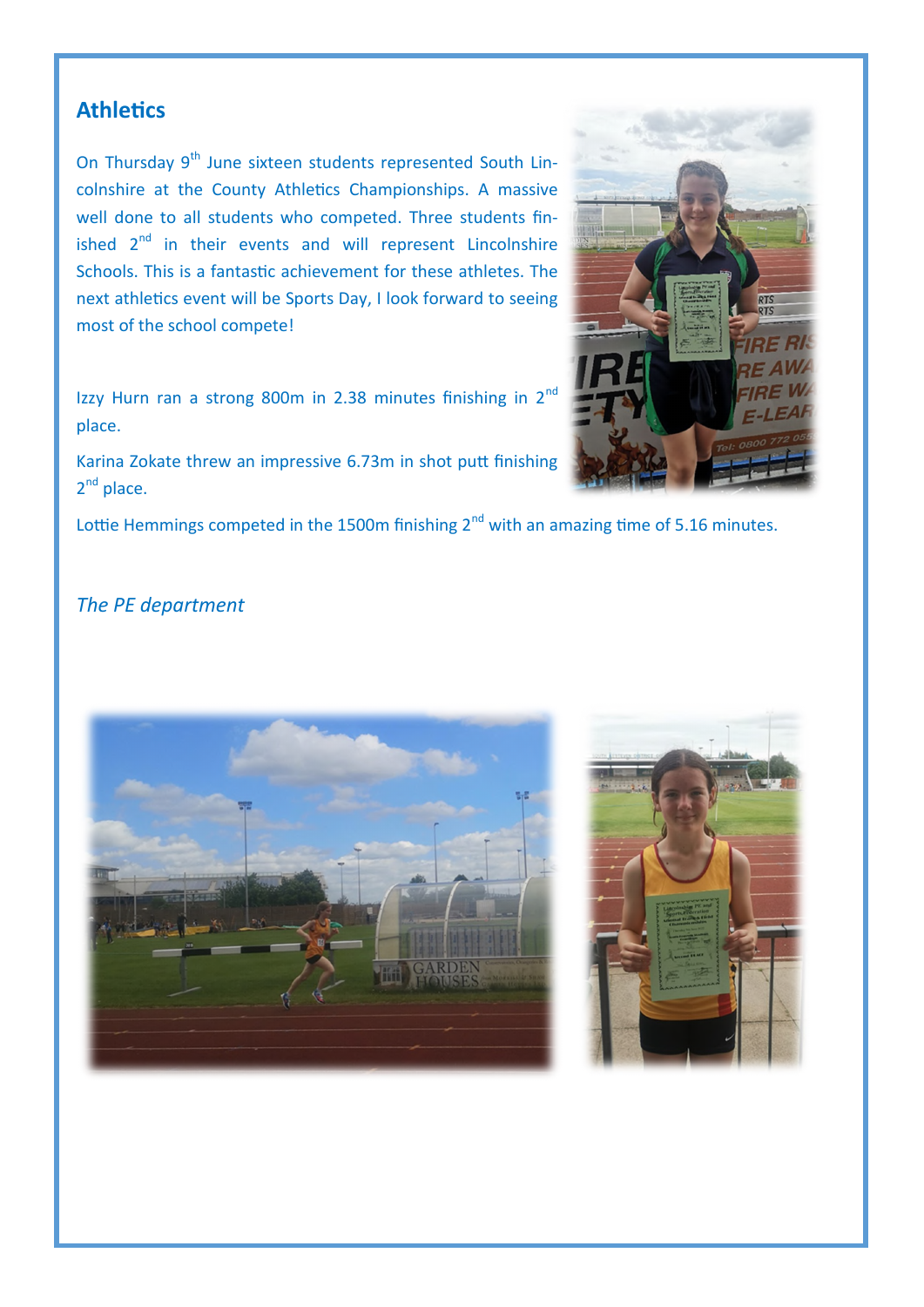## **Cricket**

Last week, every year group participated in the house diamond cricket competition. The idea is to score as many runs as possible in 4 minutes. There were some extremely close fought matches, some of them drawing on the number of runs scored which therefore meant it came down to how many each team caught, stumped or bowled out! Well done to all the students who took part; there was



some excellent teamwork and batting on display for the spectators who were watching and supporting their houses!

Congratulations to the winning forms in each year:

Year 7 – Johnson Year 8 – Pankhurst Year 9 – Johnson Year 10 – Pankhurst We are looking forward to the final house competition this year, which will be rounders.

*The PE department* 

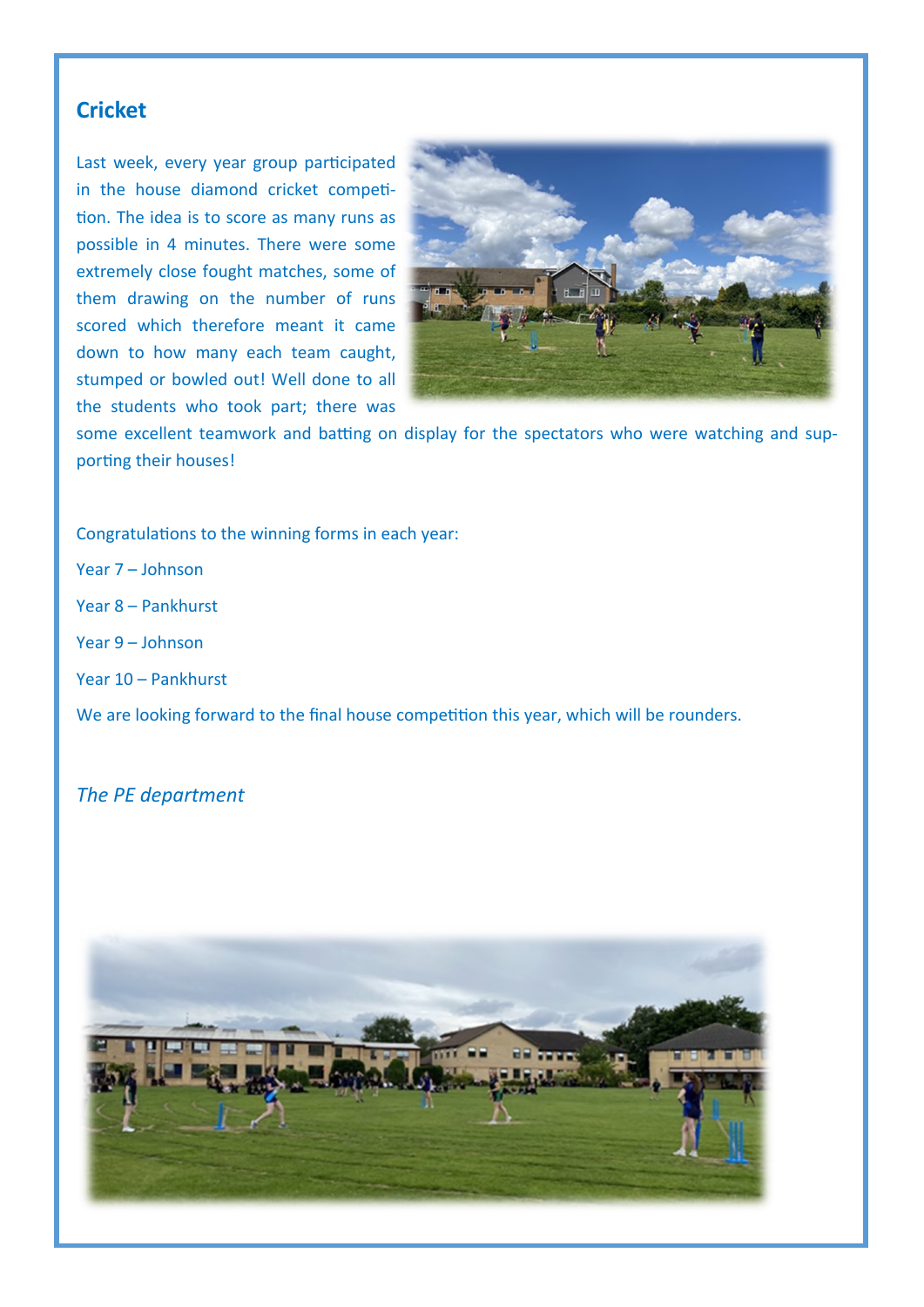## **Sixth Form Entry 2022. Induction Day Tuesday 5th July**

We are very much looking forward to welcoming all of our confirmed applicants for Sixth Form entry 2022 to our Induction Day on Tuesday 5<sup>th</sup> July. If you have accepted your offer of a place with us in September, please check your email inboxes for a letter outlining the information for the day. Please do not hesitate to get in touch if you have further questions about the day. If you have not yet accepted a place to join us in September but would like to explore that possibility, please do get in touch, we are here to help.

## **Sixth Form Dress Code**

Our Sixth Form students are excellent ambassadors for our school and are a fine example to the younger students in the way they conduct themselves and in their smart appearance. Our Sixth Form dress code outlines our expectations and is regularly reviewed to reflect the views of our students. Please click [here](https://www.spaldinghigh.lincs.sch.uk/media/Sixth%20Form%20Dress%20Code%202022.pdf) to see the revised and most up to date version of the Sixth Form Dress code.

*Mrs Haunch & the Sixth Form Team*